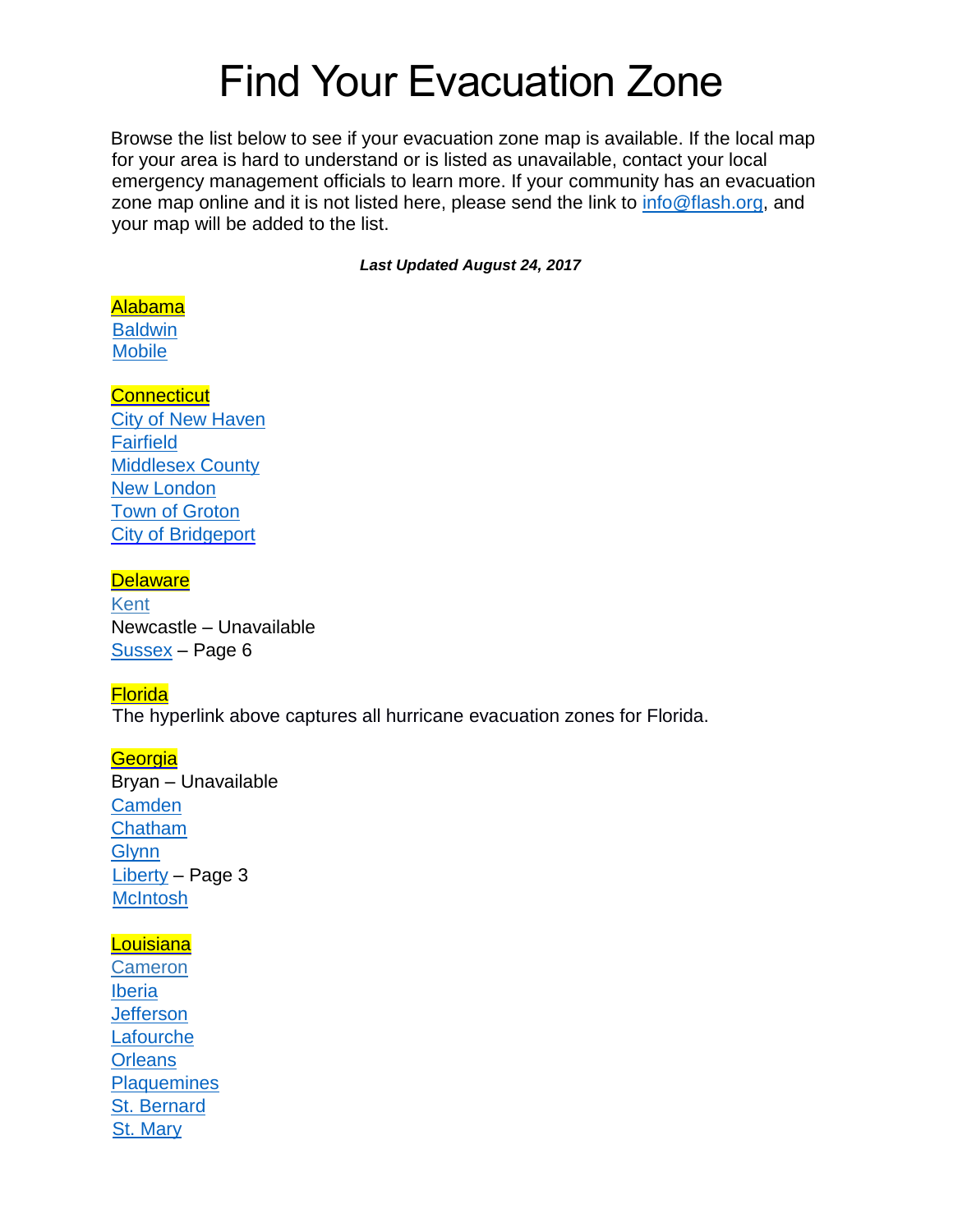[Louisiana](http://gohsep.la.gov/) (Continued) [St. Tammany](http://maps.redcross.org/website/maps/images/Louisiana/LA_state1_evac.pdf) **[Terrebonne](http://maps.redcross.org/website/maps/images/Louisiana/LA_state1_evac.pdf) [Vermilion](http://maps.redcross.org/website/maps/images/Louisiana/LA_state1_evac.pdf) [Washington](http://maps.redcross.org/website/maps/images/Louisiana/LA_state1_evac.pdf)** 

#### **[Maine](http://maine.gov/mema/)**

Cumberland – Unavailable Hancock – Unavailable Knox – Unavailable Lincoln – Unavailable Sagadahoc – Unavailable Waldo – Unavailable Washington – Unavailable York – Unavailable

## **[Maryland](http://mema.maryland.gov/Pages/default.aspx)**

[Ann Arundel\\*](http://www.aacounty.org/departments/office-of-emergency-management/forms-and-publications/Preparedness-Guide.pdf) – Page 3 Baltimore – Unavailable **[Calvert](http://www.co.cal.md.us/index.aspx?NID=337)** Caroline – Unavailable Cecil – Unavailable Charles – Unavailable Dorchester – Unavailable Harford – Unavailable Kent – Unavailable Prince George's – Unavailable Queen Anne's – Unavailable Somerset – Unavailable St. Mary's – Unavailable **[Talbot](http://www.talbotdes.org/uploads/file/TALBOT_VUL_HU_06JAN01.pdf) [Wicomico](http://gis.wicomicocounty.org/HurricaneEvac/default.aspx)** [Worcester](http://www.co.worcester.md.us/website/sites/default/files/departments/emergency/2014-Worcester-County-Hazard-Mitigation-Plan-Update.pdf) – Page 70

#### **[Massachusetts](http://www.mass.gov/eopss/agencies/mema/emergencies/hurricanes/hurricane-evacuation-zones.html)**

The hyperlink above captures all hurricane evacuation zones for Massachusetts.

**[Mississippi](http://www.msema.org/be-prepared/hurricanes/) [Hancock](http://www.msema.org/be-prepared/hurricanes/) [Harrison](http://www.msema.org/be-prepared/hurricanes/) [Jackson](http://www.msema.org/be-prepared/hurricanes/)** 

**[New Hampshire](http://www.nh.gov/safety/divisions/hsem/)** Hampton – Unavailable Portsmouth – Unavailable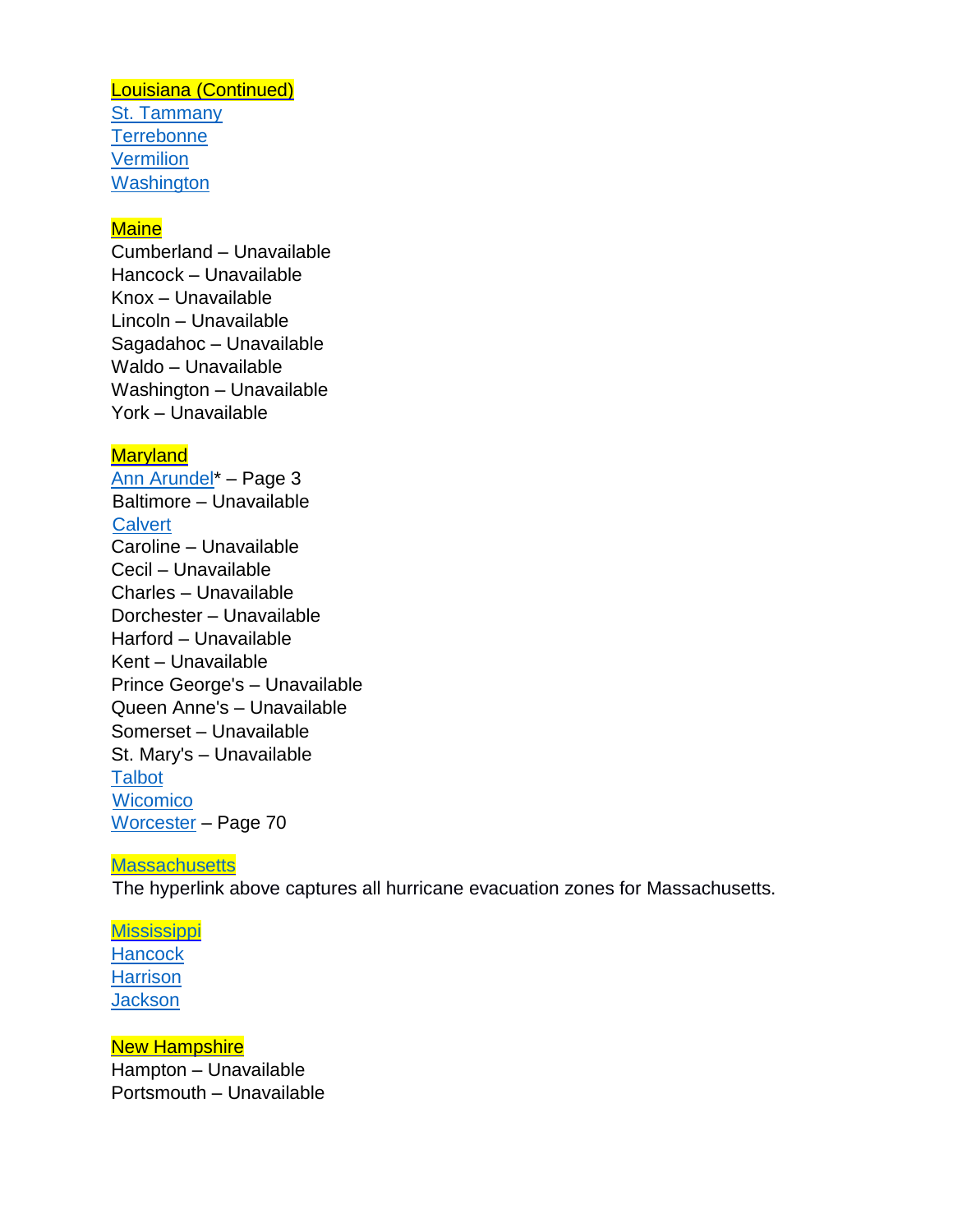# **[New Jersey](http://www.state.nj.us/njoem/) [Atlantic](http://www.readyatlantic.org/act/evaczones.asp)** [Bergen](http://www.state.nj.us/njoem/plan/pdf/maps/bergen_slosh.pdf) **[Burlington](http://www.state.nj.us/njoem/plan/pdf/maps/burlington_slosh.pdf) [Camden](http://www.state.nj.us/njoem/plan/pdf/maps/camden_slosh.pdf)** [Cape May](http://www.state.nj.us/njoem/plan/pdf/maps/capemay_slosh.pdf) **[Cumberland](http://www.state.nj.us/njoem/plan/pdf/maps/cumberland_slosh.pdf) [Essex](http://www.state.nj.us/njoem/plan/pdf/maps/essex_slosh.pdf) [Gloucester](http://www.state.nj.us/njoem/plan/pdf/maps/gloucester_slosh.pdf) [Hudson](http://www.state.nj.us/njoem/plan/pdf/maps/hudson_slosh.pdf) [Middlesex](http://www.state.nj.us/njoem/plan/pdf/maps/middlesex_slosh.pdf) [Monmouth](http://www.state.nj.us/njoem/plan/pdf/maps/monmouth_slosh.pdf) [Ocean](http://www.state.nj.us/njoem/plan/pdf/maps/ocean_slosh.pdf) [Salem](http://www.state.nj.us/njoem/plan/pdf/maps/salem_slosh.pdf) [Union](http://www.state.nj.us/njoem/plan/pdf/maps/union_slosh.pdf)**

#### [New York](http://www.dhses.ny.gov/oem/)

**[Bronx](http://www.nyc.gov/html/oem/downloads/pdf/hurricane_map_english.pdf)** [Kings](http://www.dhses.ny.gov/recovery/mitigation/documents/2014-shmp/Section-3-12-Hurricane.pdf) – Page 7 [Nassau](http://www.dhses.ny.gov/recovery/mitigation/documents/2014-shmp/Section-3-12-Hurricane.pdf) – Page 7 **[New York City](http://www.nyc.gov/html/oem/downloads/pdf/hurricane_map_english.pdf) [Queens](http://www.nyc.gov/html/oem/downloads/pdf/hurricane_map_english.pdf)** [Richmond](http://www.dhses.ny.gov/recovery/mitigation/documents/2014-shmp/Section-3-12-Hurricane.pdf) – Page 7 [Suffolk](http://gis3.suffolkcountyny.gov/suffolk-shelters/) – Page 7

# [North Carolina\\*](http://www.ncdot.gov/travel/evacuationmaps/)

The hyperlink above captures all hurricane evacuation routes for North Carolina.

[Rhode Island](http://www.riema.ri.gov/) **[Barrington](http://www.riema.ri.gov/resources/citizens/prepare/Updated_Evac_Maps/Barrington_Evacuation_081213.pdf) [Bristol](http://www.riema.ri.gov/resources/citizens/prepare/Updated_Evac_Maps/Bristol_Evacuation_081213.pdf) [Charlestown](http://www.riema.ri.gov/resources/citizens/prepare/Updated_Evac_Maps/Charlestown_Evacuation_081213.pdf) [Cranston](http://www.riema.ri.gov/resources/citizens/prepare/Updated_Evac_Maps/Cranston_Evacuation_081213.pdf)** [East Greenwich](http://www.riema.ri.gov/resources/citizens/prepare/Updated_Evac_Maps/EastGreenwich_Evacuation_081213.pdf) [East Providence](http://www.riema.ri.gov/resources/citizens/prepare/Updated_Evac_Maps/EastProvidence_Evacuation_081213.pdf) **[Jamestown](http://www.riema.ri.gov/resources/citizens/prepare/Updated_Evac_Maps/Jamestown_Evacuation_081213.pdf) [Hopkinton](http://www.riema.ri.gov/resources/citizens/prepare/Updated_Evac_Maps/Westerly_Evacuation_081213.pdf)** [Little Compton](http://www.riema.ri.gov/resources/citizens/prepare/Updated_Evac_Maps/LittleCompton_Evacuation_081213.pdf) **[Middletown](http://www.riema.ri.gov/resources/citizens/prepare/Updated_Evac_Maps/Middletown_Evacuation_081213.pdf) [Narragansett](http://www.riema.ri.gov/resources/citizens/prepare/Updated_Evac_Maps/Narragansett_Evacuation_081213.pdf)** [New Shoreham](http://www.riema.ri.gov/resources/citizens/prepare/Updated_Evac_Maps/NewShoreham_Evacuation_081213.pdf) **[Newport](http://www.riema.ri.gov/resources/citizens/prepare/Updated_Evac_Maps/Newport_Evacuation_081213.pdf)** [North Kingstown](http://www.riema.ri.gov/resources/citizens/prepare/Updated_Evac_Maps/NorthKingstown_Evacuation_081213.pdf) **[Pawtucket](http://www.riema.ri.gov/resources/citizens/prepare/Updated_Evac_Maps/Pawtucket_Evacuation_081213.pdf) [Tiverton](http://www.riema.ri.gov/resources/citizens/prepare/Updated_Evac_Maps/Tiverton_Evacuation_081213.pdf) [Warren](http://www.riema.ri.gov/resources/citizens/prepare/Updated_Evac_Maps/Warren_Evacuation_081213.pdf) [Warwick](http://www.riema.ri.gov/resources/citizens/prepare/Updated_Evac_Maps/Warwick_Evacuation_081213.pdf) [Westerly](http://www.riema.ri.gov/resources/citizens/prepare/Updated_Evac_Maps/Westerly_Evacuation_081213.pdf)**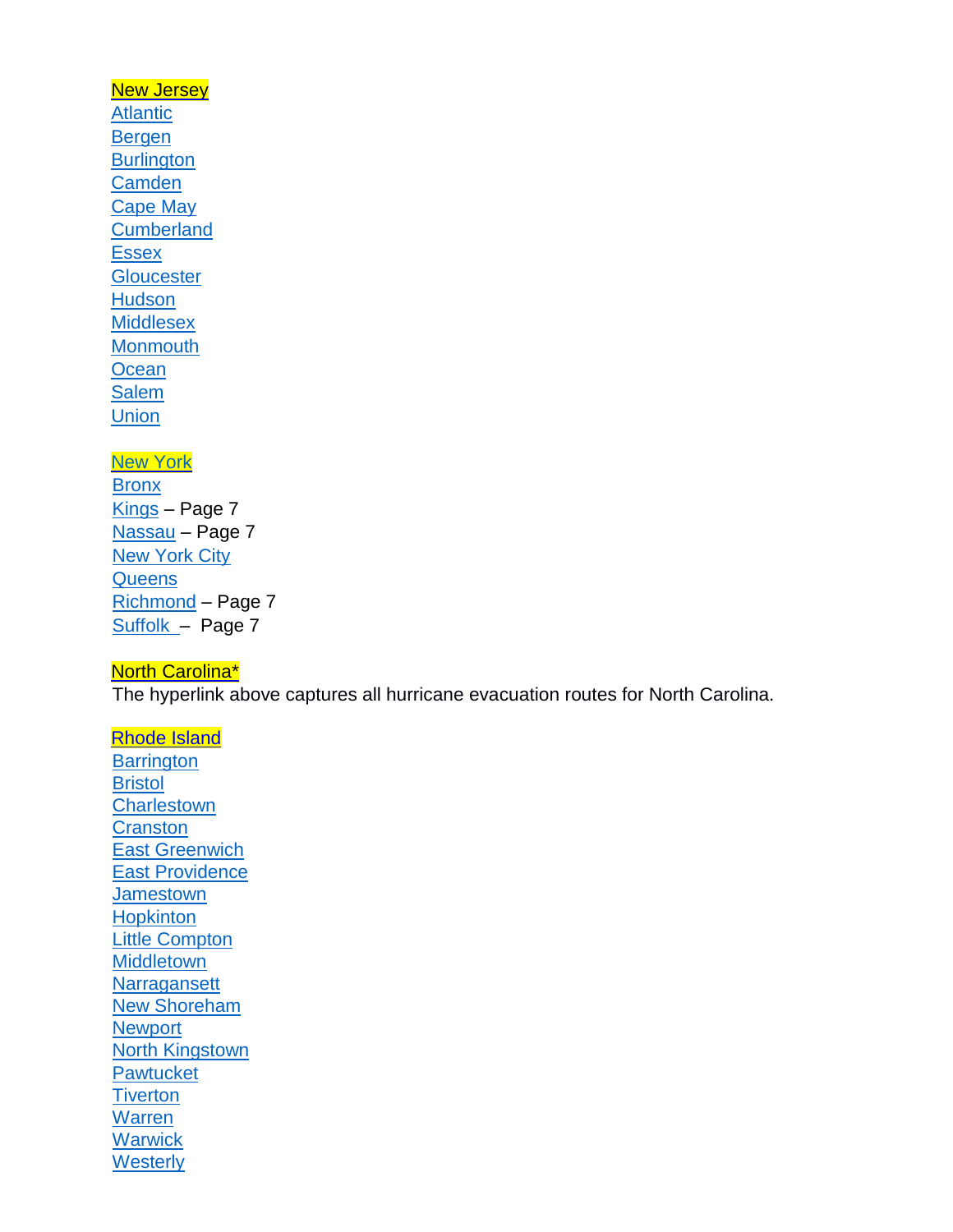#### **[South Carolina](http://www.scemd.org/component/content/article/11-home-page/news/155-know-your-zone)**

**[Beaufort](http://www.scemd.org/?option=com_content&view=article&id=155:know-your-zone&catid=11:news) [Camden](http://www.scemd.org/?option=com_content&view=article&id=155:know-your-zone&catid=11:news) [Charleston](http://www.scemd.org/?option=com_content&view=article&id=155:know-your-zone&catid=11:news) [Colleton](http://www.scemd.org/?option=com_content&view=article&id=155:know-your-zone&catid=11:news) [Georgetown](http://www.scemd.org/?option=com_content&view=article&id=155:know-your-zone&catid=11:news) [Horry](http://www.arcgis.com/home/webmap/viewer.html?webmap=5eaa13ba491c4699a9730bf3f9e65a37)** 

## **[Texas](http://www.txdps.state.tx.us/dem/)**

[Aransas](http://maps.redcross.org/website/maps/images/Texas/TX_AransasCo_evac.jpg) [Beaumont\\*](http://beaumonttexas.gov/wp-content/uploads/pdf/eoc/bmt_disaster_prepare_brochure.pdf) – Page 8 **[Brazoria](http://www.co.chambers.tx.us/users/emerg/mgmnt/2013%20Zip%20Zone%20Map.pdf) [Brownsville](http://maps.redcross.org/website/maps/images/Texas/TX_Brownsville_evac.jpg) [Calhoun](http://maps.redcross.org/website/maps/images/Texas/TX_CalhounCo_evac.jpg) [Cameron](http://maps.redcross.org/website/maps/images/Texas/TX_CameronCo_evac.jpg) [Chambers](http://www.co.chambers.tx.us/users/emerg/mgmnt/2013%20Zip%20Zone%20Map.pdf) [Galveston](http://www.co.chambers.tx.us/users/emerg/mgmnt/2013%20Zip%20Zone%20Map.pdf) [Harris](http://www.co.chambers.tx.us/users/emerg/mgmnt/2013%20Zip%20Zone%20Map.pdf)** [Houston\\*](http://ftp.dot.state.tx.us/pub/txdot-info/trv/evacuation/houston.pdf) **[Kenedy](http://maps.redcross.org/website/maps/images/Texas/TX_KenedyCo_evac.jpg)** [Kleberg](http://maps.redcross.org/website/maps/images/Texas/TX_KlebergCo_evac.jpg) [Matagorda](http://www.co.chambers.tx.us/users/emerg/mgmnt/2013%20Zip%20Zone%20Map.pdf) **[Nueces](http://maps.redcross.org/website/maps/images/Texas/TX_NuecesCo_evac.jpg)** Pierce – Unavailable [Refugio](http://maps.redcross.org/website/maps/images/Texas/TX_RefugioCo_evac.jpg) **[San Patricio](http://maps.redcross.org/website/maps/images/Texas/TX_SanPatricioCo_evac.jpg)** Texas City - Unavailable

## **[Virginia](http://www.vaemergency.gov/wp-content/uploads/drupal/HurricaneGuide15_ALTmap.pdf)**

**[Accomack](http://co.accomack.va.us/departments/emergency-management/county-government/evacuation-plan) [Arlington](https://vdemgis.maps.arcgis.com/apps/PublicInformation/index.html?appid=3f72cc77421448ceb84312413a9e7dd0)** [Caroline\\*](http://www.vaemergency.gov/wp-content/uploads/drupal/HurricaneGuide15_ALTmap.pdf) – Page 6 [Charles City\\*](http://www.vaemergency.gov/wp-content/uploads/drupal/HurricaneGuide15_ALTmap.pdf) – Page 6 [Chesterfield\\*](http://www.vaemergency.gov/wp-content/uploads/drupal/HurricaneGuide15_ALTmap.pdf) – Page 6 [City of Chesapeake\\*](http://www.vaemergency.gov/wp-content/uploads/drupal/HurricaneGuide15_ALTmap.pdf) – Page 6 [City of Hampton\\*](http://www.vaemergency.gov/wp-content/uploads/drupal/HurricaneGuide15_ALTmap.pdf) – Page 6 [City of Newport News\\*](http://www.vaemergency.gov/wp-content/uploads/drupal/HurricaneGuide15_ALTmap.pdf) – Page 6 [City of Norfolk\\*](http://www.vaemergency.gov/wp-content/uploads/drupal/HurricaneGuide15_ALTmap.pdf) – Page 6 [City of Poquoson\\*](http://www.vaemergency.gov/wp-content/uploads/drupal/HurricaneGuide15_ALTmap.pdfhttp:/www.vaemergency.gov/sites/default/files/VirginiaStormSurge_York.png) – Page 6 [City of Portsmouth](http://www.portsmouthva.gov/DocumentCenter/Home/View/228) [City of Suffolk\\*](http://www.vaemergency.gov/wp-content/uploads/drupal/HurricaneGuide15_ALTmap.pdf) – Page 6 City of Virginia Beach<sup>\*</sup> – Page 6 [Essex\\*](http://www.vaemergency.gov/wp-content/uploads/drupal/HurricaneGuide15_ALTmap.pdf) – Page 6 Fairfax – Unavailable [Gloucester\\*](http://www.vaemergency.gov/wp-content/uploads/drupal/HurricaneGuide15_ALTmap.pdf) – Page 6 [Hanover\\*](http://www.vaemergency.gov/wp-content/uploads/drupal/HurricaneGuide15_ALTmap.pdf) – Page 6 [Henrico\\*](http://www.vaemergency.gov/wp-content/uploads/drupal/HurricaneGuide15_ALTmap.pdf) – Page 6 [Isle of Wight\\*](http://www.vaemergency.gov/wp-content/uploads/drupal/HurricaneGuide15_ALTmap.pdf) – Page 6